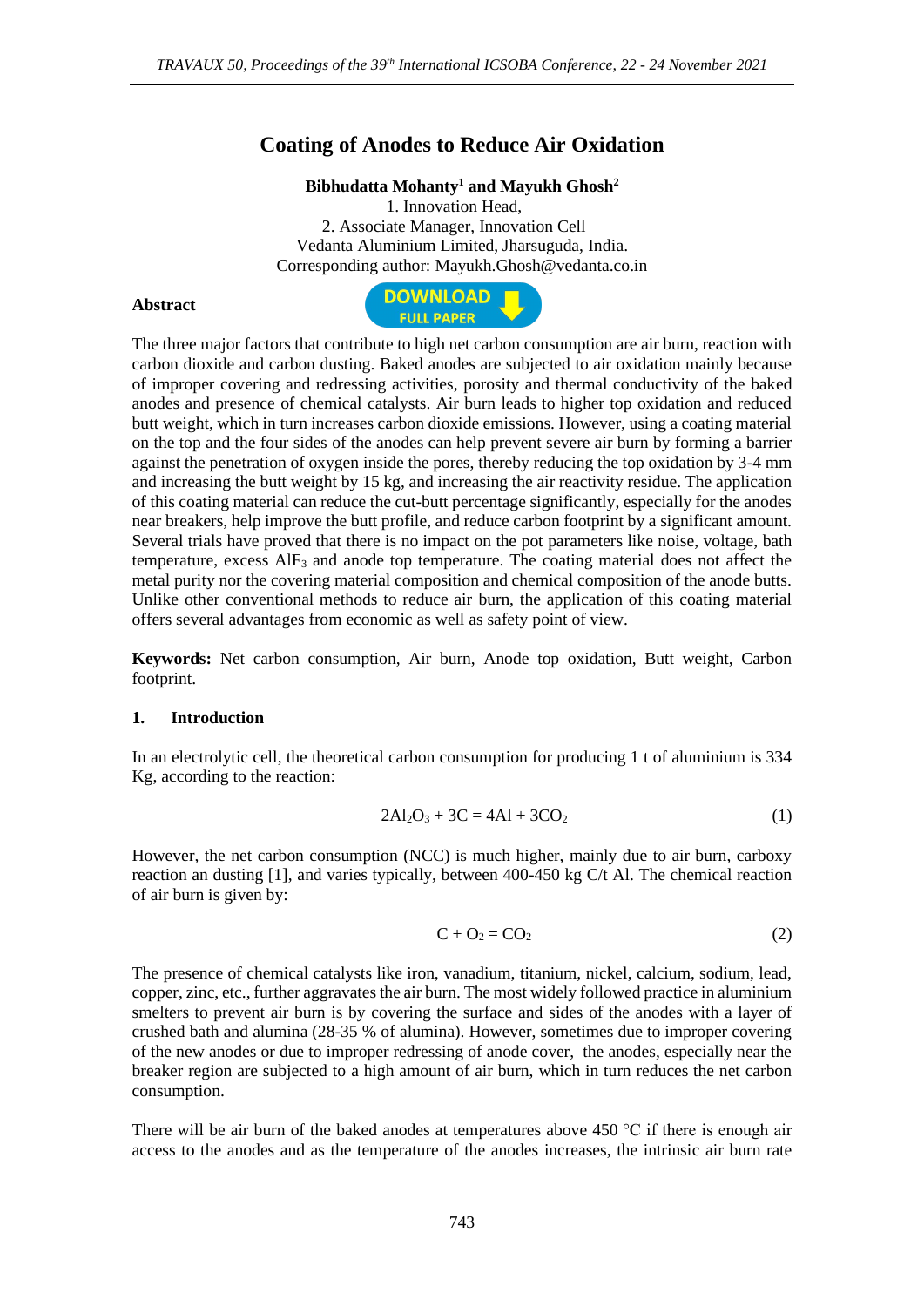increases rapidly, following a typical Arrhenius exponential plot. The air burn reaction can be classified into three major zones: (a) diffusion-controlled (b) mixed zone and (c) reactioncontrolled zone. At around 600 °C, the reaction rate becomes controlled by the rate of supply of oxygen gas and it typically depends on the integrity of the anode cover; anode properties have little role, in such a case. However, if it is possible to cover the pores of the anodes properly, with the help of a coating material, the supply of oxygen gas to the pores will be cut off, thereby reducing the risk of air burn.

To date, a large number of techniques have been employed by smelters worldwide to reduce air burn, like use of aluminium spray on the surface of the anodes [2], addition of boric acid to the anode paste [3, 4], but each technique, has its own inherent limitations, either due to safety hazards or due to impact on metal purity.

In this paper, we will show the results of alumina-based coating [5]. In our case, a 1 to 1.5 mm thick alumina-based coating, when applied properly, has been found to sufficiently reduce the cut butt percentage, reduce the top surface oxidation and increase the butt weight, thereby reducing the carbon footprint of the aluminium smelting process. The drying and curing time of the coating, although dependent on the relative humidity (RH), has been found to be fully cured in no more than two hours with air drying. The coating has been found to last more than a week and has been effective in reducing the high air burn in the crust breaker regions. Also, since there is a delay of about 4-8 hours, after anode change before covering the new anodes, this coating has been found to be effective in stopping the air burn between the completion of the anode change and covering of the new anodes.

## **2. Experimental Procedure**

A systematic procedure was adopted for testing the integrity of the in-house developed coating solution for baked anodes. At first, a laboratory-scale trial (Stage-1) was conducted to assess the performance of the coating material. Two samples of drilled anodes were coated with coating recipe of different compositions by weight. Along with a normal non-coated drilled baked anode sample, the three samples were subjected to an air reactivity residue (ARR) test in the laboratory for 10 hours at 550  $\degree$ C as shown, in Figure 1.



**Figure 1. Air reactivity test of coated anode samples. Left: before, Right: after.**

Following the lab scale trials, the constituents were mixed thoroughly, using an agitator in order to ensure homogeneity and the coating trial was manually applied on the surface of the previously weighed baked anodes on the top (excluding the cast iron collar) and the long sides and the short sides and the anode samples were used in a total of four pots in two plants for two anode change cycles (Stage-2). Pot parameters, such as anode current density, pot average voltage, noise, bath